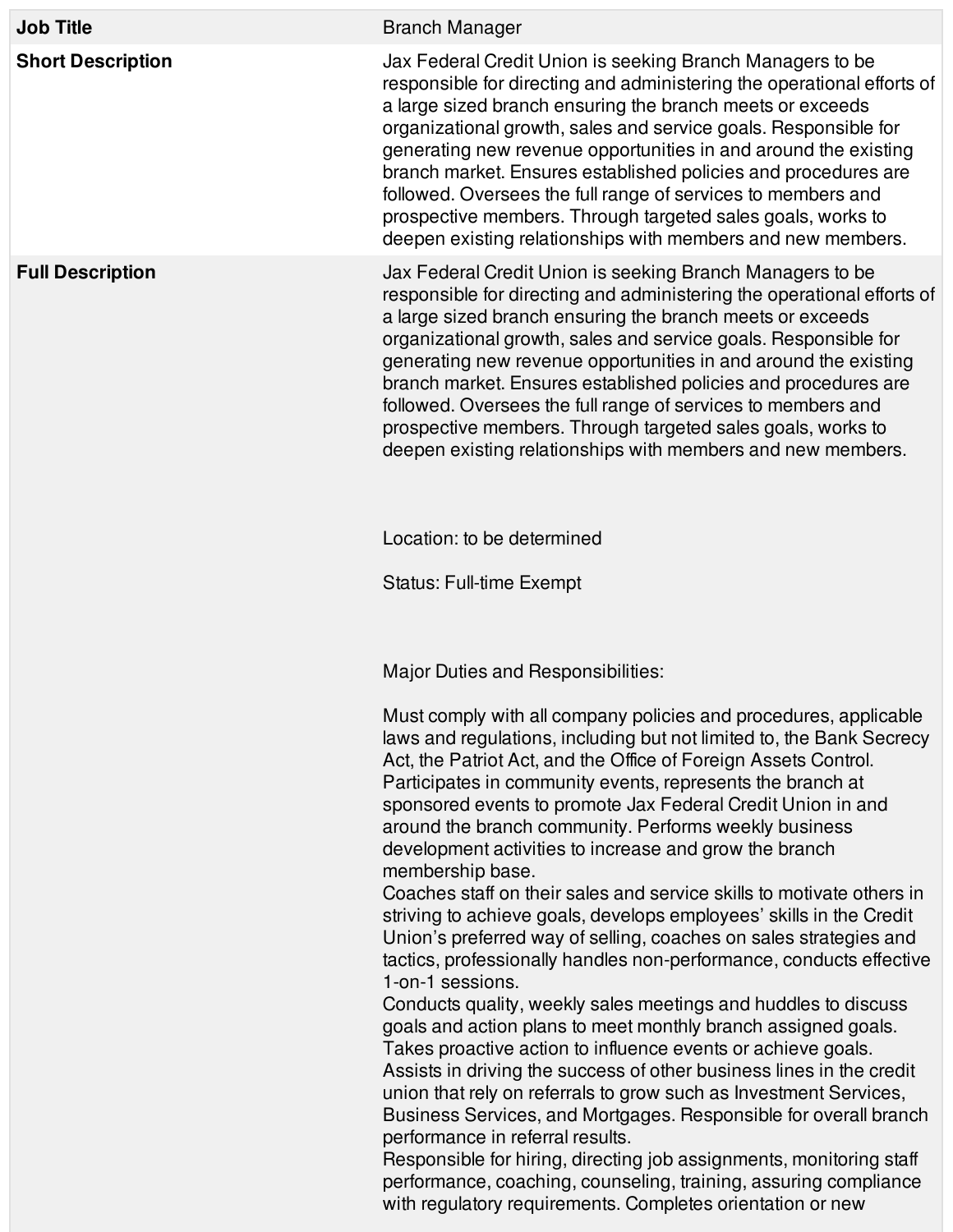employees in overall branch procedures. Appraise performance and provide recommendations for staff compensation, promotion, and termination as appropriate. Hold branch staff accountable to performance objectives and expectations of the branch. Assists in managing the overall recruiting and hiring process through participation in the selection of candidates to build future branch leaders. Participates in job fairs and career events with HR. Works with Retail Management to design and implement new sales strategies and overall operational efficiency ideas.

Advocates for and advances the digital readiness of branch staff to increase adoption and usage of all the Credit Union's digital services among his/her team and the membership.

Generates new revenue opportunities for the branch by providing guidance on potential new products or solutions based on member and consumer feedback; along with controlling branch expenses to increase its overall profitability.

Achieves monthly/annual branch loan, deposit, and membership goals through the development and execution of an individualized strategic plan.

Acts as the branch's mini CEO to enhance bottom-line performance through business development, and increasing revenue through sales, service and relationship building; along with controlling expenses and improving efficiency of the branch.

Maintains reputation of the Credit Union with members, prospects, referral sources, and community-based organizations.

Maintains knowledge of credit union products and services, as well as knowledge of the industries or market areas served. Keeps abreast of current developments and market trends, to further identify and service member needs.

Refers sales opportunities to other departments or Credit Union affiliates in support of established corporate objectives.

Knowledge & Skills

Experience:

One to two years of similar or related experience, including time spent in preparatory positions is required. One year of proven leadership experience with a sales and service focus, as well as two years of financial services industry experience is preferred.

Education/Certifications/Licenses:

A high school degree or GED is required. College degree preferred in business, finance, accounting or a related field. Must obtain and maintain NMLS certification and needed insurance licenses.

Interpersonal Skills:

A significant level of trust and diplomacy is required to be an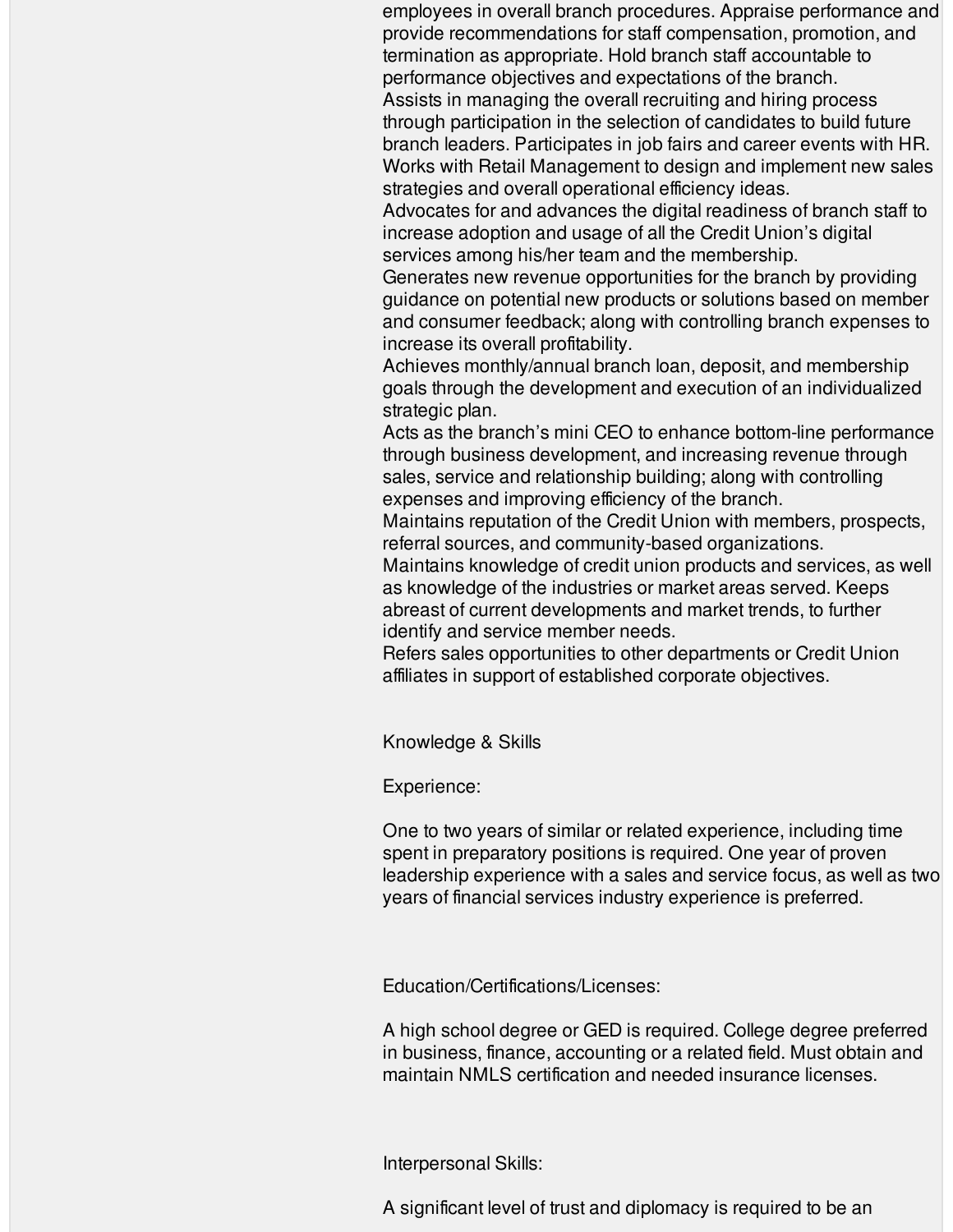effective subject matter expert in the position. In-depth dialogues, conversations and explanations with customers, direct and indirect reports and outside vendors of a sensitive and/or highly confidential nature is a normal part of the day-to-day experience. Communications can involve motivating, influencing, educating and/or advising others on matters of significance.

## Other Skills:

- Excellent communication, problem solving, and decision-making skills to effectively resolve member and employee issues.
- Balance team and individual responsibilities.
- Strong supervisory and leadership skills required to manage, motivate, and develop employees.
- Uphold confidentiality and customer privacy in all situations.
- Proactively seeks solutions that benefit the member and the Credit Union while exhibiting sound and accurate judgment.

• The ability to work independently and the ability to work within a team

• Ability to use the Internet, Outlook, word processing and spreadsheet software and position specific software as required. Strong technology skills are desired. Ability to interact effectively with clients and other internal departments is required. Strong attention to detail and the ability to work as part of a team is required.

## ADA Requirements

Physical Requirements:

Perform primarily sedentary work with limited physical exertion and occasional lifting of up to 50 lbs. Must be capable of climbing / descending stairs in emergency situation. Must be able to operate routine office equipment including telephone, copier, facsimile, and calculator. Must be able to routinely perform work on computer for an average of 6-8 hours per day, when necessary. Must be able to work extended hours whenever required or requested by management. Must be capable of travel by automobile (as driver and passenger), commercial airlines, rental vehicles and public transportation and be able to lodge in public facilities. Must be capable of regular, reliable and timely attendance.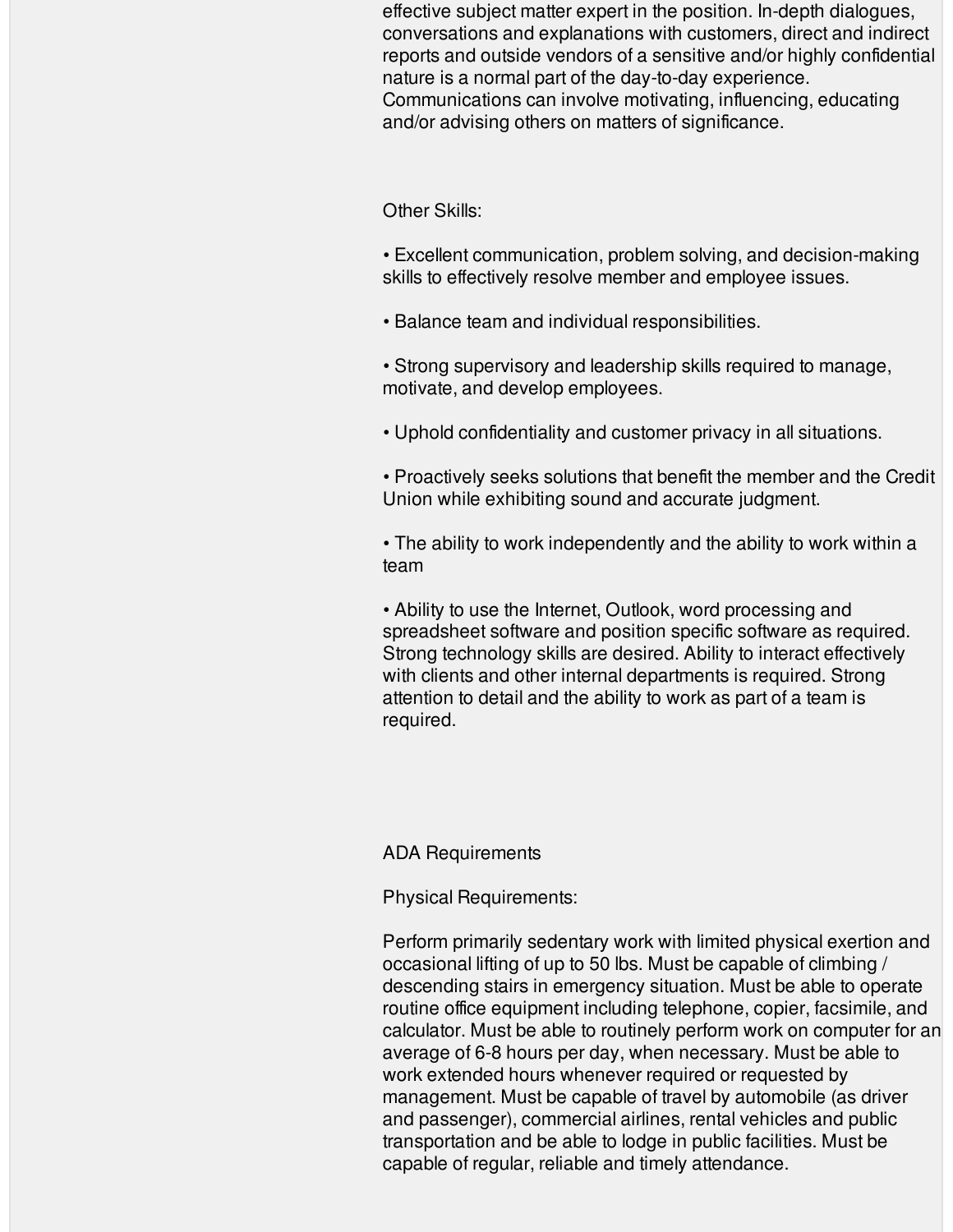Working Conditions:

Must be able to routinely perform work indoors in climate-controlled private office with minimal noise.

Mental and/or Emotional Requirements:

Must be able to perform job functions independently and work effectively either on own or as part of a team. Must be able to plan and direct the work activities of self and others. Must be able to read and carry out various written instructions and follow oral instructions. Must be able to speak clearly and deliver information in a logical and understandable sequence. Must be able to perform basic financial calculations with extreme accuracy. Must be capable of dealing calmly and professionally with numerous different personalities from diverse cultures at various levels within and outside of the organization and demonstrate highest levels of customer service and discretion when dealing with the public. Must be able to perform responsibilities with composure under the stress of deadlines / requirements for extreme accuracy and quality and/or fast pace. Must be able to effectively handle multiple, simultaneous, and changing priorities. Must be capable of exercising highest level of discretion on both internal and external confidential matters.

Nothing in this position description restricts management's right to assign or reassign duties and responsibilities to this job at any time. Reasonable accommodations may be made to enable individuals with disabilities to perform the essential functions. This job description is not a contract and should not be construed as a guarantee of employment for any specific period of time.

We are an Equal Opportunity Employer and do not discriminate against employees or applicants based on race, color, religion, sex/gender, national origin, disability, age, or any other category protected by law.

**Education Education A** high school degree or GED is required. College degree preferred in business, finance, accounting or a related field.

**Additional Comments** Apply online by visiting [https://www.jaxfcu.org/careers/.](https://www.jaxfcu.org/careers/)

**Credit Union** Jax Federal Credit Union

**State** Florida

**Contact Name** Aimee Haga

**Email** ahaga@jaxfcu.org

**Phone** 904-475-8023

**Fax** 904-350-9356